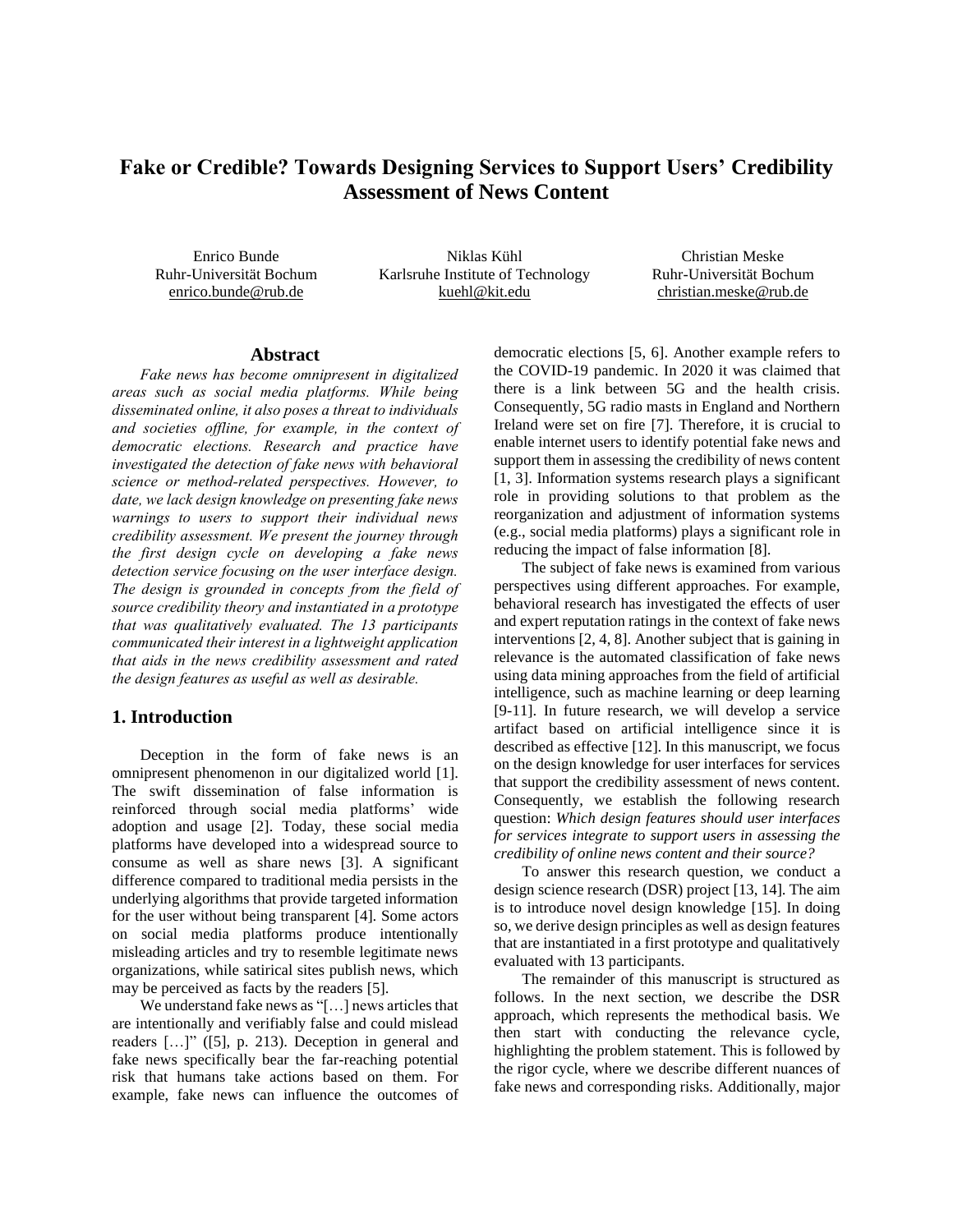challenges are derived from literature which are then addressed by design requirements. Subsequently, we conduct one design cycle to establish, implement and evaluate first design knowledge. This is followed by a discussion, after which we conclude this manuscript.

# **2. Design Science Research-Based Methodology**

As an overall research design, we choose DSR and follow the methodology proposed by Hevner and Chatterjee [14]. They suggest that a DSR project should cover the cycles of investigation, the relevance cycle (targeting the practical problem within the naturalistic application domain), a rigor cycle (focusing on the knowledge base and foundations), as well as one or multiple design cycles (building and evaluating the research artifact). Figure 1 illustrates this DSR approach for the work at hand.



**Figure 1.** DSR approach (based on [14]).

For the evaluation, we follow the framework for evaluation in design science research (FEDS) proposed by Venable et al. [16] with one design cycle (DC1) as depicted in Figure 2. Our design is further motivated and grounded in theoretical concepts related to the source credibility theory (SCT) [17, 18]. We argue that SCT is a suitable theoretical foundation for the design. Source credibility itself represents an essential aspect of automated fake news detection [10]. Moreover, SCT was utilized to investigate the effect of source credibility on information system acceptance and its influence on cognitive responses of users [17, 19, 27]. In addition, the SCT will serve as the foundation to develop a research model for a quantitative evaluation in future research (e.g., an online experiment in design cycle two (DC2)). Furthermore, in DC2 we will implement a machine learning-based model for fake news detection and integrate it with the user interface (e.g., by providing a browser plugin or web-based application).

In the initial design cycle, we further analyze the problem statement of the relevance cycle and derive insights to formalize the knowledge into challenges that are mapped to precise design requirements (DRs). We then propose a set of initial design principles (DPs) that

are further translated into concrete design features (DFs) that are instantiated in a prototypical user interface for a service that supports the credibility assessment. The initial design was evaluated qualitatively through openended interviews with 13 participants (5 females, 8 males; age  $M = 33.5$  years,  $SD = 9.8$ ; interview duration:  $M = 19.2$  minutes,  $SD = 2.8$ ; daily social media usage:  $M = 1.9$  hours,  $SD = 1.3$ ). They were recruited via snowball sampling [20]. All participants use multiple social media platforms (e.g., Twitter, Instagram, or Facebook), and all participants stated they had encountered fake news or untruthful news content on social media platforms. Within the qualitative evaluation, we focused on the dimensions of validity, utility, and efficacy [16, 21].



# **3. Relevance Cycle: The Potential Danger of Fake News**

Within the relevance cycle, we identify the challenges of the application domain that need to be addressed by the DSR project [21, 22]. A precise problem formulation, characterization, and positioning into a problem space is a crucial factor for DSR research [14, 15, 22]. Therefore, this section highlights the dangers of deceptive information, especially fake news, their consequences, and the lacking design knowledge within this research area.

There are many different actions and threats in the real world, which can be traced back to fake news and have been reported in the literature. A significant focus of research in the context of fake news is politics, often in connection with social media platforms such as Facebook or Twitter (e.g., [5, 8, 23]). In the context of the 2016 presidential election in the U.S., it was found that 1% of Twitter individuals accounted for the exposure of 80% of fake news, and additionally, only 0.1% were accounted for sharing nearly 80% of fake news [6]. Research with a focus on Twitter has also shown that false information in many cases is spread (i.e., retweeted) much faster and further by users than accurate information [1, 24]. The danger can be even more severe if the dissemination of false information is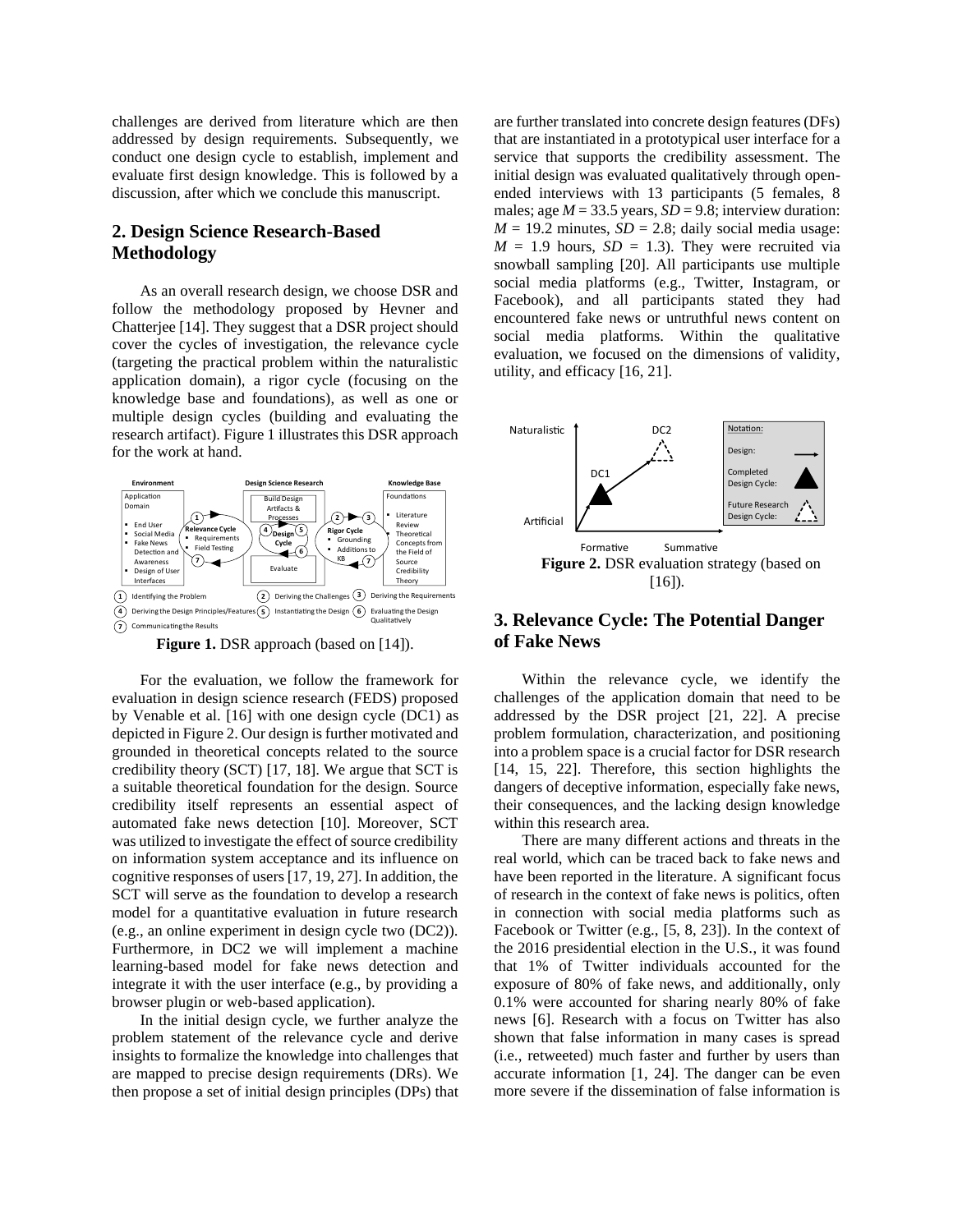used by terrorist organizations, which was already documented when individuals from Europe joined ISIS and their training for terrorist acts [25].

In literature, several vital contributions in the context of fake news can be found. On the one hand, with a behavioral or social science focus such as the presence of fake news flags and their influence on a user's cognition as well as judgment or the impact on political elections (e.g., [1, 2, 4-6]). On the other hand, with a more technical focus regarding the automated detection or the application of neural networks (e.g., [3, 9, 11, 12, 26]). These research contributions influence the established design knowledge in this manuscript (see rigor cycle). However, despite these valuable contributions, there is a gap of clear and applicable design knowledge in the context of fake news detection services. The following section presents related work, identifies challenges, and contributions in existing literature, which build the foundation for the DRs, DPs, and DFs.

#### **4. Rigor Cycle: Related Work**

The aim of the rigor cycle is to access and provide knowledge to the DSR project, as well as to guarantee that the created design depicts a clear research contribution [14, 22]. Ultimately, prior knowledge that will be used in the DSR project is presented, also denoted as input knowledge [15].

### **4.1 Nuances of Fake News, Actors, and Motivations**

There are different nuances of fake news on the web and on social media platforms [3, 9]. One complex of themes, which is a recurring phenomenon, are conspiracy theories [8]. These types of theories exist in a variety of subject areas [5]. Additional types of content that can contain false information are, for instance, fabricated information, hoaxes, propaganda, photo manipulation, or clickbait [25, 27]. Another related concept istruth discovery which aims to detect true facts from various conflicting sources [28]. Fake news detection can benefit from different aspects of truth discovery techniques as it aims to identify the credibility of the source as well as the object's truthfulness alike [9, 28]. The phenomenon of fake news has led to an increased interest in fake news, which can be traced back to a widespread impact on public opinions and events [12]. Within social media platforms, different actors can have an interest in the propagation of fake, deceptive, or false information. For example, activists, political organizations, governments, criminals, journalists, or so-called trolls may have an interest to

deceive or misinform individuals [25]. Just as different actors can stand behind fake news, the motives can also be diverse, including malicious intentions, the will to gain influence, profit, or fun [10, 25].

Different risks emerge within this context. A specific risk with respect to social media platforms is the speed at which information, including fake news, is shared, and therefore spread [4]. Another danger of news on social media platforms lies in the blurring of information sources and users having to navigate through various details to identify an individual source [27]. An additional problem that emerges in social media platforms is the echo chamber effect [29]. Social media platforms present information and opinions that users potentially agree with, consequently leading to a filter bubble over time [8, 9].

# **4.2 Detection of Fake News with Artificial Intelligence**

The rapid dissemination of fake news and its potentially negative impact on democracy, justice, or society is increasing the demand for detection as well as intervention services for fake news [10]. The automated detection of such news remains a challenge due to the unique characteristics it possesses [9, 26]. Nevertheless, there is active research on this subject in the field of artificial intelligence using machine learning or deep learning, with effective models being developed [12]. Scholars investigate fake news detection from different perspectives, integrating different features, and utilizing a variety of methods such as machine learning models (e.g., support vector machines or random forests) or deep learning models (e.g., convolutional neural networks or recurrent neural networks) [3, 12, 26].

These approaches can process a wide variety of attribute types and features, for example, attributes related to quantity with features such as the number of characters, words, sentences, or paragraphs [10]. In addition, machine learning-based fake news detection can integrate further data related to the news content as well as the social context [9]. For example, the topic distribution or sentiment information are part of contentrelated features whereas the follower-friend ratio or number of friends are part of social context-related features [3, 12, 17]. Moreover, machine learning and deep learning approaches are able to process mixed data input types such as texts in combination with images [3]. Such sophisticated approaches are becoming increasingly performant in that they can achieve higher performance, more quickly detect fake news, or require less data for effective training [11]. Despite these positive developments, there are still many exciting research opportunities, which relate, for example, to the early detection of fake news (i.e., the detection before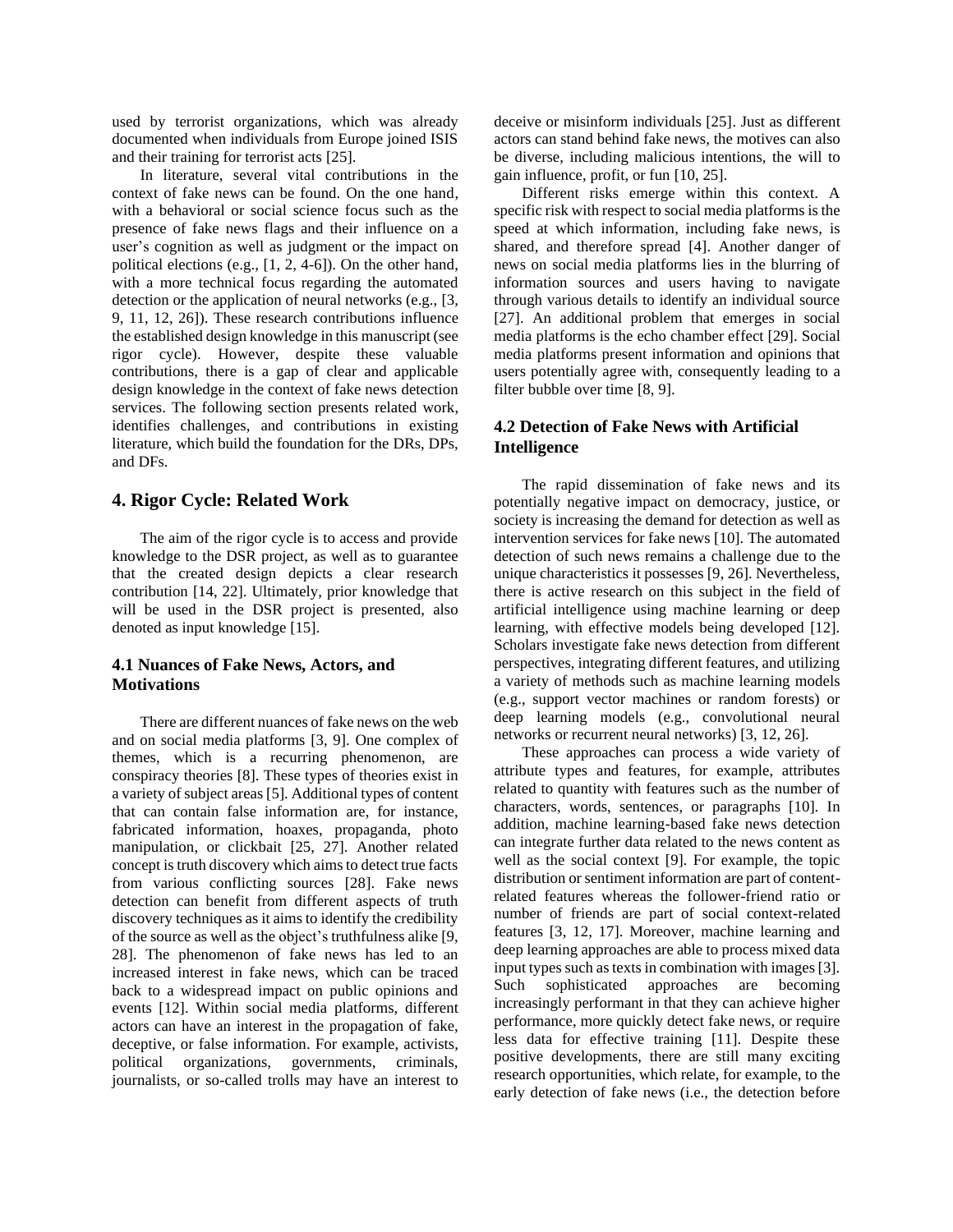the content spreads) or explainable fake news detection (i.e., the explainability of the underlying machine learning or deep learning approaches) [10].

### **4.3 Challenges and Contributions within Research on Fake News Detection**

As described in the previous sections, various contributions to the knowledge base regarding fake news can be found across the literature. Nevertheless, explicit design knowledge for user interfaces of services that offer support in the credibility assessment of online news content, to the best of our knowledge, is nonexistent. Table 1 summarizes the six main challenges (*C1-C6*) that were synthesized. They serve as the basis for the derived DRs and, in consequence, the established design knowledge.

One problem in the presentation of news in social media platforms lies in the underlying algorithms that are used to compile the news, content, and that introduce a transparency problem regarding the source quality as well as credibility [1, 3, 8]. Moreover, research emphasized that the credibility of the source and news should be distinguished [17, 27] which is made difficult through the transparency problem (*C1*). Within social media platforms, the news is automatically composed through algorithms, and the user's feed is filled with short snippets or previews that represent the linked content [2]. The core problem lies in the fact that the source can often not be recognized easily and is therefore overlooked since it is rarely highlighted [4, 10]. This is problematic as it complicates the source credibility assessment [17] (*C2*). The dissemination of fake news is facilitated by the structure of social media platforms [12, 26]. Research has uncovered that fake news can spread significantly faster and more broadly on social media platforms than true news [11, 24]. These factors make it increasingly important to detect fake news at the earliest possible stage, ideally, before it has been widely disseminated [3, 11] (*C3*). The automated combination and recommendation of content such as news articles is often based on automated processes, for example, with machine learning or deep learning [9, 11, 26]. Due to their potentially high degree of adaptation, there is a risk that users get only content suggested, which is more likely to be believable, resulting in a socalled filter bubble [5, 9, 23] (*C4*). Another challenge lies in the confirmation bias, which "[…] connotes the seeking or interpreting of evidence in ways that are partial to existing beliefs, expectations, or a hypothesis in hand." ([30], p. 175). In this context, people can be selective regarding the evidence that they seek. Therefore, the confirmation bias is a risk, which can be further strengthened when combined with a filter bubble [4, 9, 29] (*C5*). Moreover, people tend to believe and

trust information that supports their existing ideas and beliefs, which leads to the fact that content and news representing their own ideas or beliefs are less scrutinized [1, 2, 4, 29, 30] (*C6*).

**Table 1.** Identified challenges and contributions in the context of fake news detection.

|                | the comext of take news detection.     |               |
|----------------|----------------------------------------|---------------|
| $\mathbf C$    | <b>Description</b>                     | <b>Source</b> |
| C <sub>1</sub> | Complex algorithmic models are         | [1, 3, 8,     |
|                | used to predict and maximize           | 17, 27]       |
|                | engagement with the provided           |               |
|                | content. Hence, the influence of       |               |
|                | on the presented<br>the<br>users       |               |
|                | their<br>and<br>content<br>sources     |               |
|                | decreases.                             |               |
| C <sub>2</sub> | Through the processing and             | [2, 26,       |
|                | intermixing of different sources       | 17, 27]       |
|                |                                        |               |
|                | as well as the sharing, spreading,     |               |
|                | and presentation of content as         |               |
|                | snippet, sources<br>are hard<br>to     |               |
|                | identify. Users must navigate          |               |
|                | through various<br>details<br>to       |               |
|                | identify a source.                     |               |
| C <sub>3</sub> | The structures of social media         | [3,<br>11,    |
|                | platforms favor<br>the<br>easy         | 24]           |
|                | publication and rapid as well as       |               |
|                | wide dissemination of fake             |               |
|                | news, which is often shared more       |               |
|                | widely than true news.                 |               |
| C <sub>4</sub> | the<br>Due<br>automated<br>to          | [5, 9, 23,    |
|                | recommendation of the content          | 29]           |
|                | and a potentially high degree of       |               |
|                | adaptation, there is a risk of a       |               |
|                |                                        |               |
|                | filter bubble, meaning that only       |               |
|                | content that a user is more likely     |               |
|                | believe<br>to<br>is<br>suggested.      |               |
|                | Furthermore, the user is not           |               |
|                | provided<br>with<br>adequate           |               |
|                | information or<br>sources<br>to        |               |
|                | the credibility<br>evaluate<br>or      |               |
|                | truthfulness of the provided           |               |
|                | content.                               |               |
| C <sub>5</sub> | combination of<br>The<br>a             | [4, 9]        |
|                | bias<br>confirmation<br>and<br>filter  |               |
|                | bubble is a potential risk. Since      |               |
|                | users are more likely to believe       |               |
|                | that<br>the<br>news<br>comply<br>with  |               |
|                | existing beliefs<br>and<br>within<br>a |               |
|                | filter<br>bubble, more<br>of such      |               |
|                |                                        |               |
|                | content could be suggested.            |               |
| C <sub>6</sub> | People often tend to believe and       | [1,<br>2,     |
|                | trust information that supports        | 30]           |
|                | existing ideas or beliefs, and         |               |
|                | hence, the content is less likely to   |               |
|                | be scrutinized.                        |               |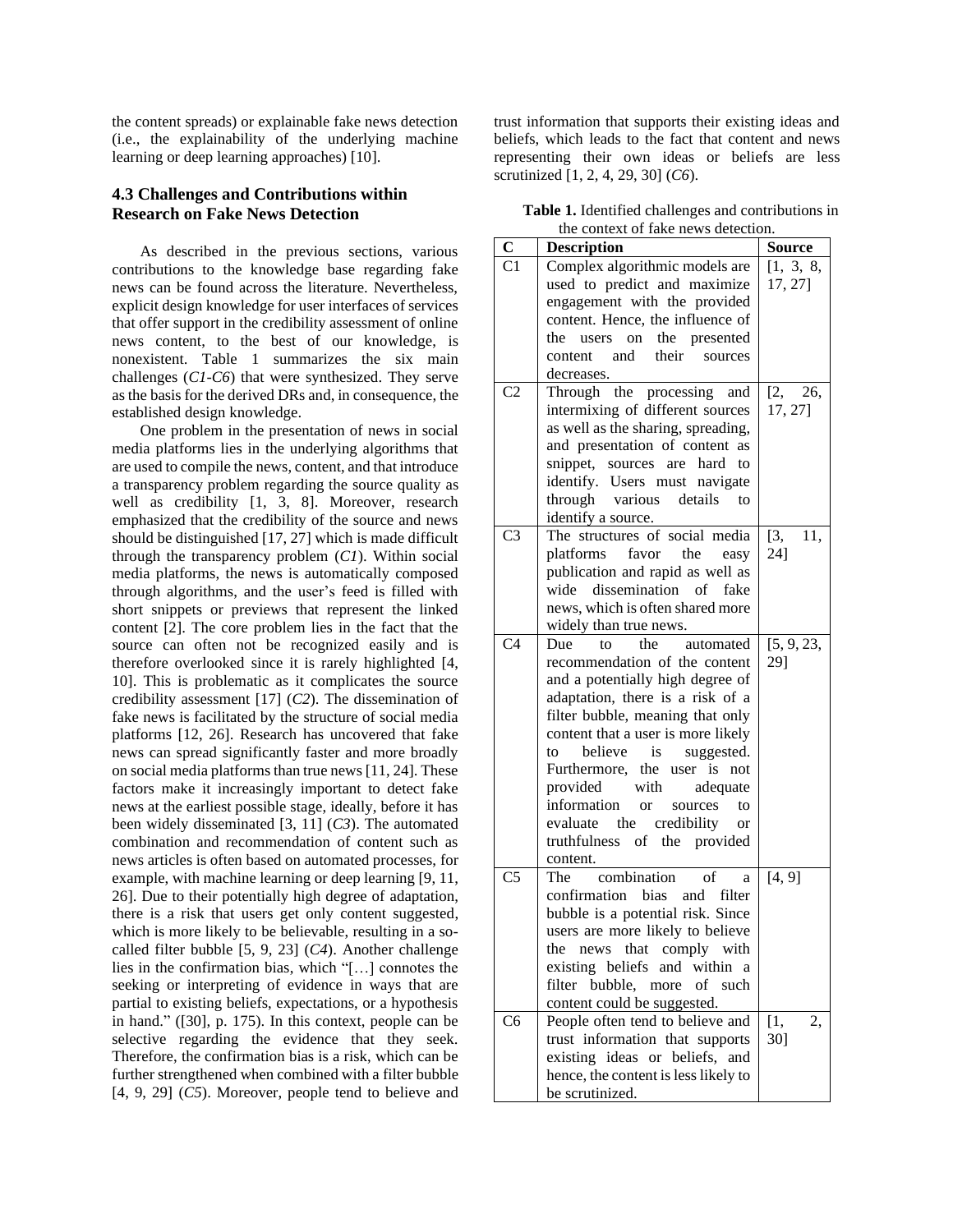# **5. Designing User Interfaces for Fake News Detection Services**

To design our artifact, we derive the DRs, followed by DPs and DFs. Afterward, we demonstrate our initial prototypical user interface for services that support the credibility assessment, the qualitative evaluation as well as the results. We ground the design knowledge within theoretical concepts of the SCT.

#### **5.1 Deriving Design Requirements**

First, we derive the DRs and map them to the corresponding challenges that were identified in the rigor cycle above. Table 2 summarizes the DRs.

Algorithmic recommendations lead to the content which the user is presented with [1, 8]. Since the user has no influence on this, the credibility of the sources should be communicated. In this context, source credibility can influence the extent to which users are accessing the source to gain expertise or knowledge [17]. Moreover, source credibility can affect judgments [31] and can influence an users' perception of source as well as the news content [18]. Consequently, the artifact should integrate signals to present the source credibility so that users are supported in credibility assessment. Hence, we establish *DR1*.

Through the presentation of news on social media platforms as a snippet or preview, as well as the processing and intermixing of different sources, these sources can be overlooked [2, 26, 27]. If users cannot identify the source, they cannot assess the credibility and may feel uncertain about the content presented to them [17-19]. Moreover, in the context of review websites, scholars have described that decision outcomes can be influenced by the perceived credibility of a source [31]. Consequently, the artifact should present the source of the content so that users can assess the source credibility. Hence, we establish *DR2*.

There are different approaches to detect fake news, such as feature-oriented (e.g., with a focus on news content and the social context) or model-oriented (e.g., utilizing semi-supervised, supervised, and unsupervised learning approaches) [9]. More recently, artificial intelligence and, more precisely, machine learning as well as deep learning have been utilized for detecting fake news with high effectiveness [12]. Different approaches already achieve high performance [3, 10, 11]. Results of these classifications must be communicated in an easy-to-understand way. This should be realized to support the users' credibility assessment [12, 17, 23]. Consequently, the artifact should clearly communicate the machine learning-based

classification outcome supplemented by the news content. Hence, we establish *DR3*.

Due to the automated recommendation of content, there is a high degree of adaptation (e.g., personalization) that leads to the risk of a filter bubble [5, 9, 23]. Additionally, people tend to have a confirmation bias which is a crucial factor in the context of fake news detection and awareness [4, 8, 9]. Moreover, this is problematic as users are less confronted with opinion-challenging information and content [29]. Consequently, the artifact should offer other topics to break through a potential filter bubble. Hence, we establish *DR4*.

Furthermore, people often tend to believe and trust information that supports their existing beliefs [1, 2, 4, 30]. Consequently, the artifact should offer information regarding counter indicative facts so that users can deal with various sources and arguments on the present news content. Hence, we establish *DR5*.

| <b>Table 2.</b> Mapping challenges to design |
|----------------------------------------------|
| requirements.                                |

| <b>Mapping</b> |                 | <b>Description</b>                     |
|----------------|-----------------|----------------------------------------|
| C1             | DR <sub>1</sub> | The artifact should integrate signals  |
|                |                 | that describe the source credibility   |
|                |                 | of the presented content.              |
| C <sub>2</sub> | DR <sub>2</sub> | The artifact should present the        |
|                |                 | source of the content so that it       |
|                |                 | cannot be overlooked.                  |
| C <sub>3</sub> | DR <sub>3</sub> | The artifact should clearly            |
|                |                 | communicate the machine learning-      |
|                |                 | based classification<br>outcome        |
|                |                 | supplemented by the news content.      |
| C4;            | DR4             | The artifact should offer other topics |
| C <sub>5</sub> |                 | to break through a potential filter    |
|                |                 | bubble.                                |
| C <sub>6</sub> | DR <sub>5</sub> | The artifact should offer information  |
|                |                 | regarding counter indicative facts     |
|                |                 | when false, fake, or deceptive         |
|                |                 | content is identified.                 |

# **5.2 Deriving Design Principles and Design Features**

The derived DRs are the basis for the initial set of DPs and corresponding DFs. Table 3 summarizes the DPs and illustrates the relationship between the DRs and DPs. In the following, we derive the DPs.

There is a link between the source credibility and the credibility of the provided news [18]. Source credibility consists of different dimensions such as trustworthiness or expertise [17]. The credibility of the source is another important element and feature, which could be based on user or expert ratings [2, 8]. Research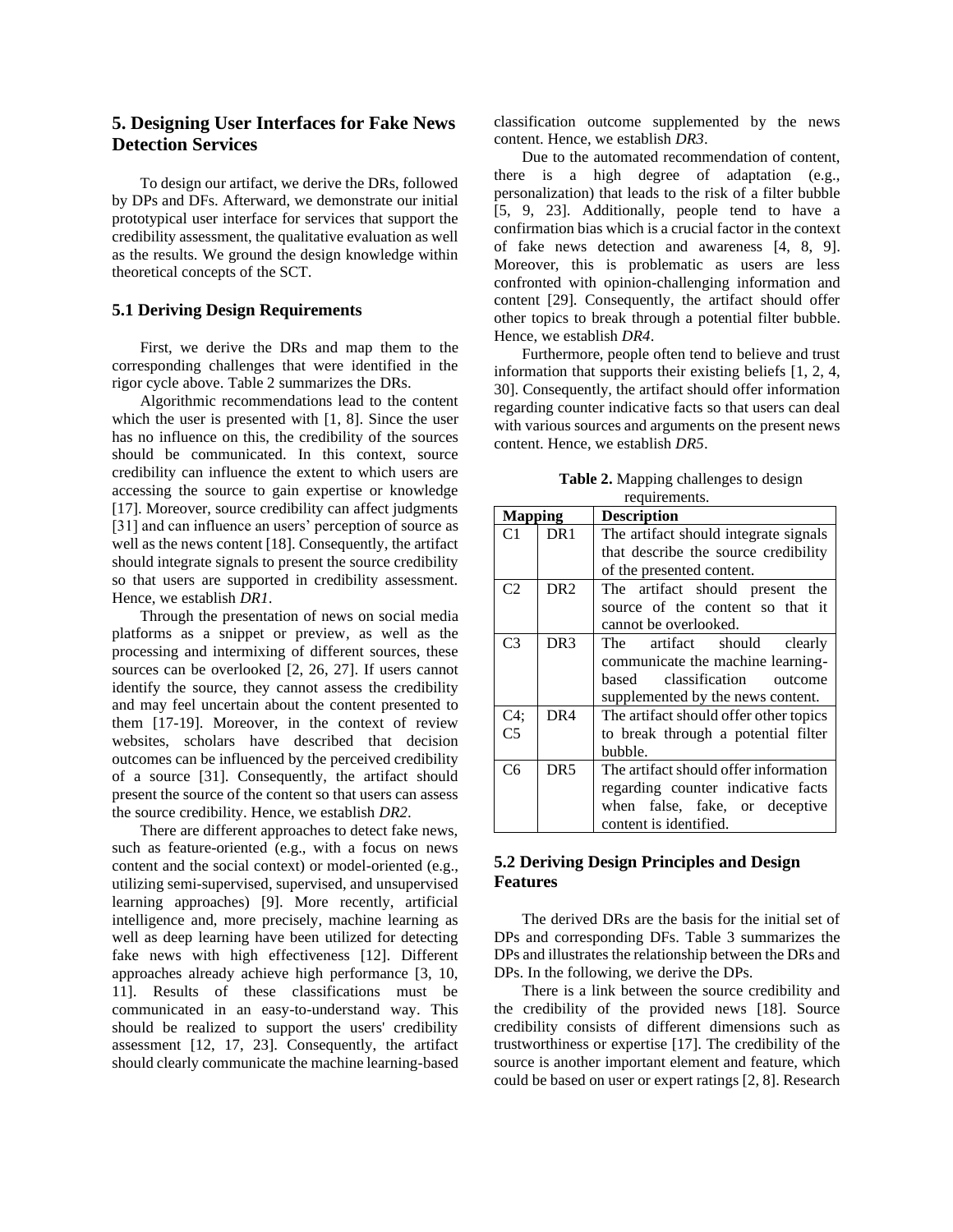has uncovered high source ratings lead to users do not take much effort on critical thinking, though lower ratings lead to users paying more attention to the rating and its mechanism [8]. Moreover, the emphasis on the credibility of the presented information should be enhanced [1]. Since we aim to empower the user to assess the credibility of news content, the design should integrate the original source and the source credibility. Consequently, the artifact should present the source and visualize the source credibility. Hence, we establish *DP1*.

The assessment of the credibility of news articles is frequently tackled with approaches from the field of data mining or artificial intelligence [3, 9-12]. These approaches are well established in different contexts, such as social media analytics, where for instance, deep learning can be utilized to classify the content using different features such as visual or textual content [32]. The classification of content such as fake news is challenging. Nevertheless, deep learning can process a multitude of different features to reach high performance in this task [26]. In the context of recommender systems, research indicates that users prefer the communication of a prediction on different forms of rating scales [33]. Lastly, the design should provide supplemental information in combination with the content of a user's feed [2]. Hence the original news content must be provided, and the design should be unobtrusive. Consequently, the artifact should clearly communicate the classification outcome in a visual rating scale and provide the piece of content. Hence, we establish *DP2*.

The concepts of an echo chamber and filter bubble are also described as information-limiting environments, where social networks constrain information sources that could shield users from opinion-challenging information [29]. This can also lead to the circumstance that users form groups with like-minded users and, for example, polarize their opinions [3, 9]. Another consequence could be the lack of ideological diversity of news and information sources when these contents are discovered through friendships on social media platforms [29]. Therefore, we want to provide the user with an opportunity to break out of their potential filter bubble by providing other topics to explore. Such a feature could also be implemented with data visualization techniques and is able to increase the user experience and trust in systems [23]. Additionally, when a present news article is classified as potentially fake, the user should be provided with sources that underpin this outcome, for example, sources of disproof, curated by other users, experts, or fact-checking services [3-5, 8, 11]. These sources of disproof enable the user to evaluate the counter indicative contents as well as its source, which can be important for the credibility

assessment [17, 18]. Consequently, the artifact should provide an opportunity to discover other topics as well as sources of disproof in case of potential fake news detection. Hence, we establish *DP3*.

**Table 3.** Mapping design requirements to design principles

| <b>Mapping</b>  |                 | <b>Description</b>                   |
|-----------------|-----------------|--------------------------------------|
| DR1:            | DP <sub>1</sub> | The artifact should present the      |
| DR <sub>2</sub> |                 | source and visualize the source      |
|                 |                 | credibility in a visual rating scale |
|                 |                 | to support the source credibility    |
|                 |                 | assessment.                          |
| DR <sub>3</sub> | DP <sub>2</sub> | The artifact should clearly          |
|                 |                 | communicate the classification       |
|                 |                 | outcome in a visual rating scale     |
|                 |                 | and provide the piece of content     |
|                 |                 | to provide unobtrusive, designed     |
|                 |                 | decision support.                    |
| DR4:            | DP3             | The artifact should provide an       |
| DR <sub>5</sub> |                 | opportunity to discover other        |
|                 |                 | topics as well as sources of         |
|                 |                 | disproof in case of a potential      |
|                 |                 | fake news detection to break         |
|                 |                 | through filter bubbles<br>and        |
|                 |                 | investigate the sources.             |

The derived DPs are the basis for the initial set of concrete DFs that are instantiated within a first prototypical user interface for services that support the credibility assessment of news content [34]. Table 4 summarizes the DFs and illustrates to which DPs they can be mapped.

Research has shown that sources of news content in social media can easily be overlooked due to the presentation within the user feed and emphasized the important role of the source for the credibility assessment [18, 26, 27]. Consequently, the original source should be clearly positioned on top of the screen *DF1*. Moreover, the user interface should visualize the credibility of the source, which could be generated by fact-checking services, users, through data mining approaches or collaborative reputation systems [3, 9, 33, 35]. Consequently, the source credibility should be visualized as a rating scale *DF2*. The outcome of the prediction for the present news article will be presented as a rating scale [12, 33]. Consequently, the likelihood of the machine learning-based classification should be visualized as a rating scale *DF3*. The overarching goal of the design is to support the identification of potential fake news and create awareness. Therefore, the DFs should be supplemental and provided in combination with the content in a user's feed [2]. Consequently, the processed news article should be provided *DF4*. By providing other topics to the user, we aim to support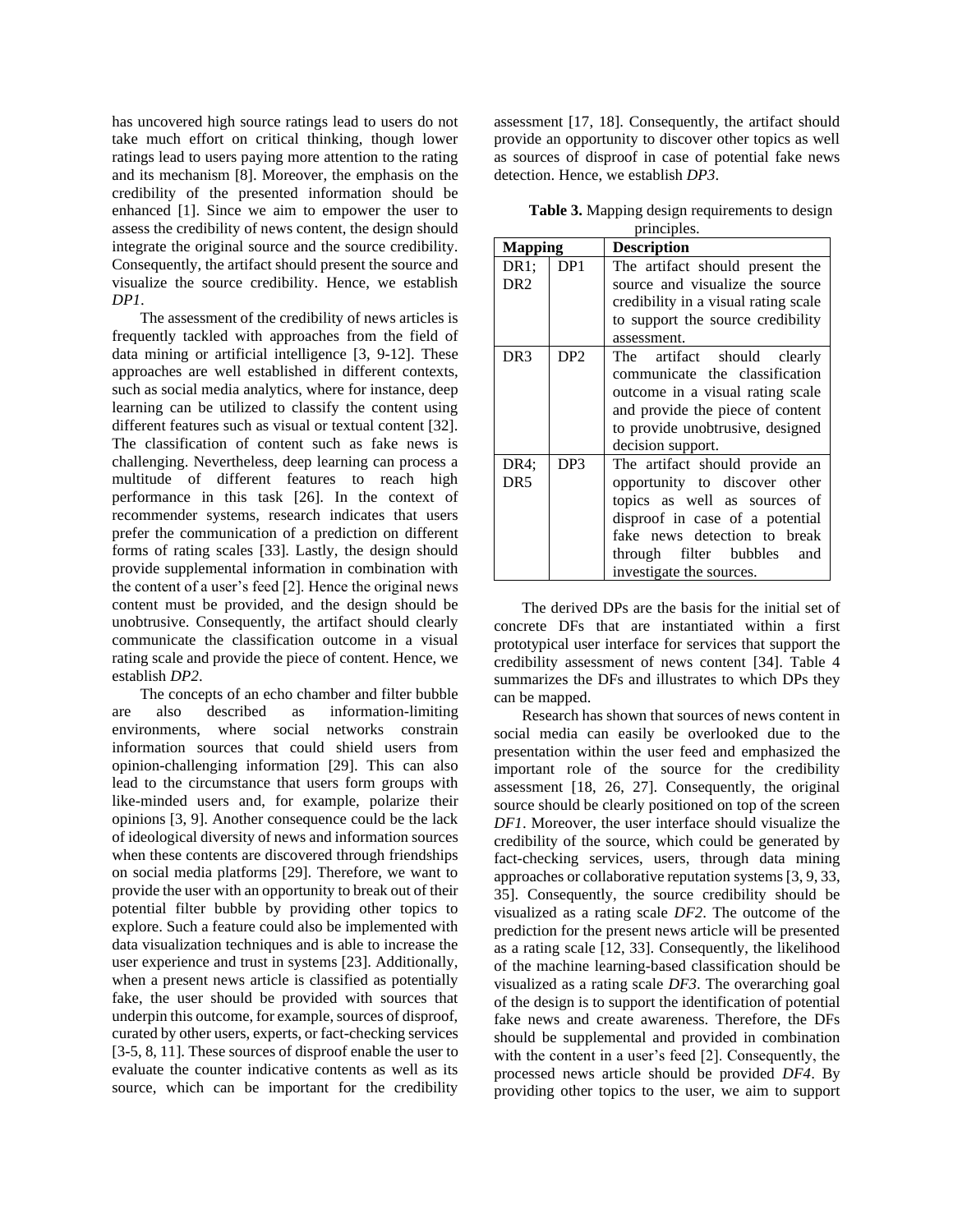them to break through a potential filter bubble and provide them with diverse information sources [23, 29]. Consequently, a feature to discover other topics should be provided *DF5*. When the design communicates a potential fake news article, sources of disproof should be provided so that users can evaluate the counter indicative contents [17, 18]. Consequently, sources of disproof should be provided if fake content is detected *DF6*.

**Table 4.** Mapping design principles to design features.

| <b>Mapping</b>                     |                 | <b>Description</b>                  |  |
|------------------------------------|-----------------|-------------------------------------|--|
| DP <sub>1</sub>                    | DF1             | Provide the original source at the  |  |
|                                    |                 | top of the screen.                  |  |
|                                    | DF <sub>2</sub> | Provide the source credibility as a |  |
|                                    |                 | visualized rating scale.            |  |
| DP <sub>2</sub>                    | DF3             | Provide the likelihood of the       |  |
|                                    |                 | classification as a visualized      |  |
|                                    |                 | rating scale.                       |  |
|                                    | DF <sub>4</sub> | Provide the processed<br>news       |  |
|                                    |                 | article.                            |  |
| DP <sub>3</sub><br>DF <sub>5</sub> |                 | Provide a feature to discover       |  |
|                                    |                 | other topics.                       |  |
|                                    | DF <sub>6</sub> | Provide sources of disproof, if     |  |
|                                    |                 | necessary.                          |  |

# **5.3 Prototypical Design of User Interfaces for Services that Support the Credibility Assessment**

The following Figure 3 shows an example of the instantiated DFs for a credible news scenario. The implemented DFs are emphasized. The original source and the source credibility which is visualized as source credibility rating scale in the form of shield icons at the top address *DF1* as well as *DF2*. The more filled shield icons are presented, the higher the source credibility. At the bottom, the likelihood for the presence of fake news is given. Here, a visualized rating scale in the form of a traffic light is operationalized since we assume this DF can be understood very intuitively by users. For example, a red light indicates a high likelihood for fake news and a green light for a low likelihood. This addresses *DF3*. By providing the original news content as the main component, we address *DF4*. Another integral feature of the proposed design is to provide the users the opportunity to discover new topics and hence, break out of a potential filter bubble *DF5*. The design component should provide sources of disproof, which is especially relevant for content with a high fake news likelihood. These sources of disproof could be contributed by fact-checking services or even from other users and addresses *DF6*.



**Figure 3.** Prototypical user interface for a genuine (true) news article.

# **5.4 Qualitative Evaluation of the User Interface**

The overarching objective of this evaluation was to confront as well as falsify the initial design for the user interface with real-world users. We have conducted 13 standardized open-ended interviews that followed the same semi-structured guidelines with the intention of taking each interviewee through the same evaluation procedure [20]. Prior to the interview, we introduced the design, prepared ten examples, and described the underlying mechanisms. We integrated questions with the intent to assess to which degree the DFs can achieve the overarching goals of the individual DPs. The interviews were conducted through Skype. The recording of the interview was followed by a transcription. The resulting data was evaluated following the thematic analysis as described by Braun and Clarke [36]. Table 5 provides an overview of the results that represent the underlying goal of each DP, as well as representative and recurring statements of the interviewees.

The *DP1 (DF1, DF2)* was described as a basic and essential feature from the user perspective. Participants indicated they want to be provided with the original source as one information input for their individual credibility assessment. In addition, some interviewees would participate in rating news sources on social media platforms to provide user-generated rating scales. With respect to *DP2 (DF3, DF4)*, participants liked the lightweight and unobtrusive DFs. They were rather deterred by the idea of using an additional service or external information system. Moreover, the fake news traffic light was described as an easy-to-understand classification outcome. The last *DP3 (DF5, DF6)* was also perceived as valuable. Some participants were extremely interested in the idea of discovering other topics outside of their individual user feed. They mentioned how recommendations within the user feed could evolve into boring or monotonous content. Moreover, they communicated interest in the sources of disproof. If the user is confronted with a classification that indicates that the present news content is fake or untruthful, they are willing to consciously look through these sources.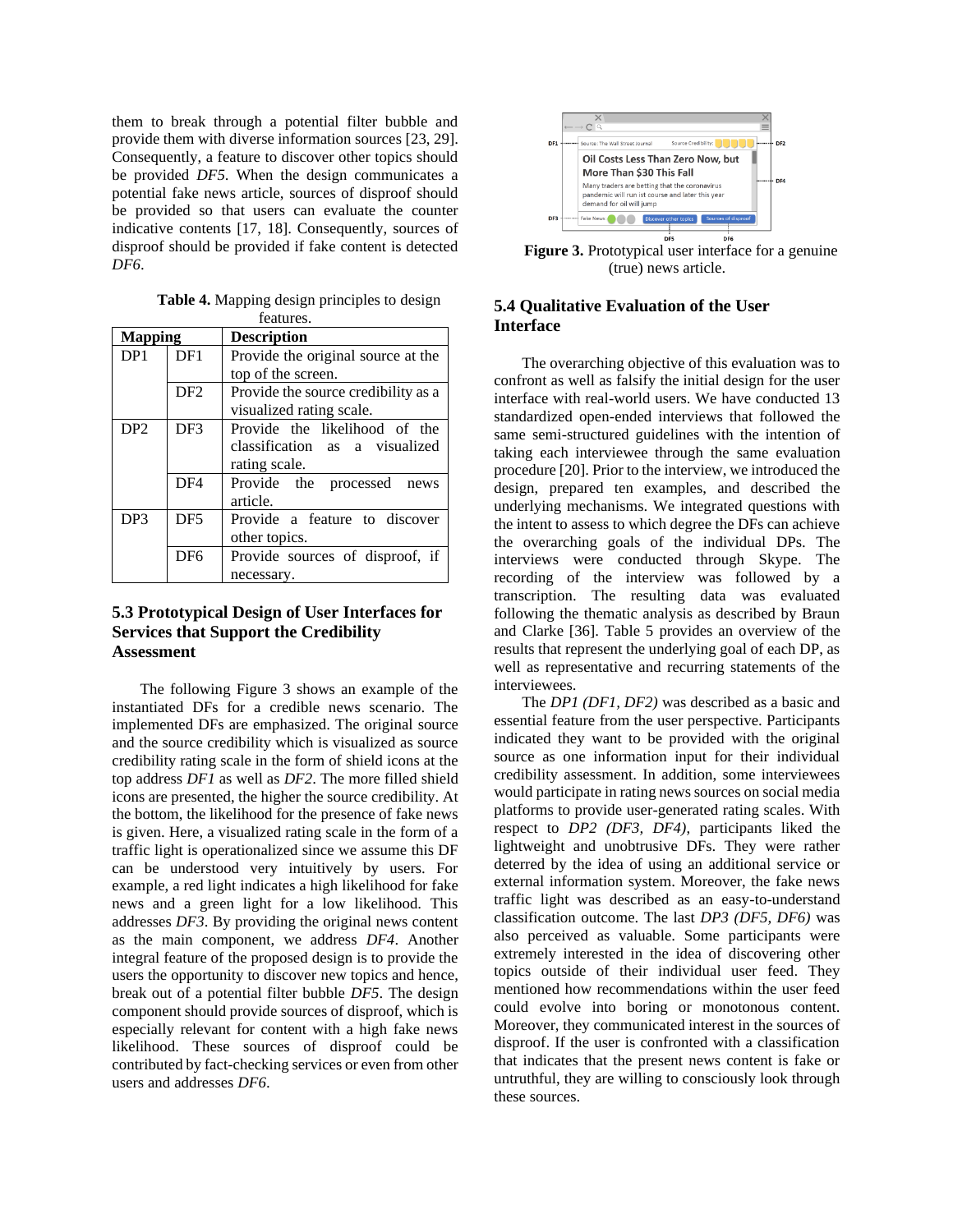The evaluation also uncovered interesting insights for further development of the design. Many participants mentioned, if they are provided with automated classification, they are interested in reasons that have led to this outcome. Moreover, it was clearly communicated that the users would like to interact with the user interface in a real-world environment. Here, they would prefer a lightweight application with an unobtrusive design over an external information system or an additional service.

**Table 5.** Summary of recurring statements and feedback from the qualitative evaluation.

| DP              | Goal                                                                                                     | Representative<br>and                                                                                                                                                                                                                                                                                                                                                                                                |
|-----------------|----------------------------------------------------------------------------------------------------------|----------------------------------------------------------------------------------------------------------------------------------------------------------------------------------------------------------------------------------------------------------------------------------------------------------------------------------------------------------------------------------------------------------------------|
|                 |                                                                                                          | <b>Recurring Statements</b>                                                                                                                                                                                                                                                                                                                                                                                          |
| DP1             | Support the<br>user's source<br>credibility<br>assessment<br>process.                                    | $\overline{r}$ The<br>Alpha:<br>original<br>source is very important<br>for me to individually<br>evaluate the truthfulness<br>of the outlet."<br>Beta: "I like the provided<br>rating for the source<br>credibility<br>and<br>if<br>available, I would rate<br>sources if these ratings<br>were curated by users."                                                                                                  |
| DP <sub>2</sub> | Support the<br>user's<br>assessment<br>of a news'<br>credibility<br>with<br>an<br>unobtrusive<br>design. | "The<br>Gamma:<br>design<br>elements are intuitive,<br>especially the fake news<br>traffic light is an easy-to-<br>understand indicator."<br>"For me, the<br>Delta:<br>design elements are self-<br>explanatory."<br>Epsilon: "I like the idea of<br>having a user interface<br>extension<br>rather than<br>using a completely new<br>system or service to assess<br>the truthfulness of news<br>content in my feed. |
| DP <sub>3</sub> | Discover<br>content<br>outside<br>the<br>filter bubble<br>and provide<br>sources<br>of<br>disproof.      | "I would like<br>Zeta:<br>to<br>discover other<br>topics<br>because<br>sometimes<br>the<br>recommended content can<br>be<br>boring<br>or<br>monotonous."<br>Eta: "Sources of disproof<br>could be an important<br>feature to enable the end-<br>user in evaluating the<br>classification as well as<br>for<br>forming<br>an own<br>opinion.<br>"                                                                     |

### **6. Discussion**

#### **6.1 Summary of Findings and Implications**

We have presented the status quo on nuances and dangers of fake news, its detection through service artifacts, their design, as well as challenges and contributions, which built the basis for the design knowledge. We further grounded the design in theoretical concepts from the field of SCT. Moreover, we derived DPs and associated DFs. The design was instantiated in a prototypical user interface for services that support the credibility assessment of news content and qualitatively evaluated with 13 participants.

In summary, the results indicate that the initial DFs of the user interface are perceived as useful for the assessment of a news' credibility. The interview participants described that they prefer a lightweight user interface design (e.g., provided as a browser plugin) over complex information systems or external services. When such systems provide automated fake news classifications, participants demand some form of justification or explanation. This is an important finding as artificial intelligence is more frequently used for fake news classification [3, 9, 11, 12], and this can be addressed by integrating methods from the field of explainable artificial intelligence to generate explanations for black-box systems [37]. Moreover, the subject of explainable fake news detection has already been recognized in recent studies [10].

The qualitative evaluation uncovered users are willing to rate the information sources, which is in line with research on rating scales, for example, in the context of recommendation agents [33]. Furthermore, the participants rated the source as a piece of essential information for the credibility assessment, which was also found to be true in the context of fake news and its effects on behavioral intentions towards an advertised brand [18]. The visualized rating scale for source credibility was also found to be relevant for opinion formation. This supports the findings of Hsieh and Li [31], who found that source credibility can affect judgments. In addition, source-based fake news detection and the source credibility assessment on news authors or publishers are established approaches [10].

By initiating this DSR project and design knowledge, we follow the call for new systems of safeguards against fake news [1]. Based on Gregor and Hevner [21], we argue that the contribution of this DSR project can be categorized as an improvement. We developed a new solution (i.e., design knowledge) to a known problem (i.e., fake news detection) that was grounded in the status quo of research and qualitatively evaluated.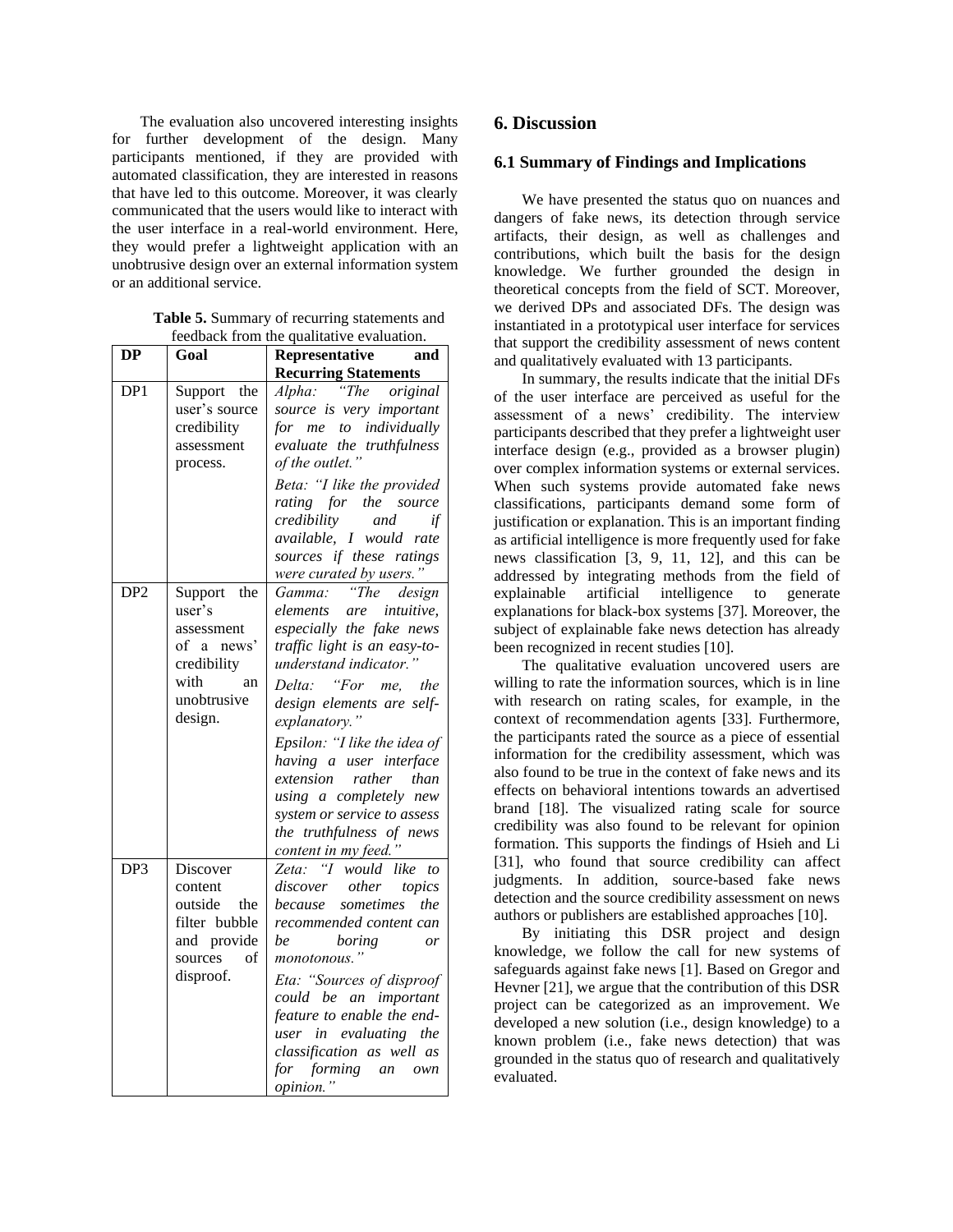#### **6.2 Limitations and Future Research**

This DSR project was conducted according to established guidelines from the DSR community (e.g., [13, 14, 16, 22]). Nevertheless, the project presented here has limitations, as do other research projects. First, the here presented evaluation episode focuses on the design of user interfaces for services that support the credibility assessment of news content. Therefore, we have mostly disregarded the technical details of classifying fake news and the process of curating other topics or sources of disproof. Second, the here presented user interface was instantiated prototypically. Hence, it was not as interactive as a real-world software artifact, and therefore the engagement, as well as the interaction with the user interface, was limited.

We plan to address these limitations in future research by refining the design knowledge. In doing so, we implement a machine learning model for the automated fake news detection such as a convolutional neural network, which was already proven to be effective [12]. Despite the high performance of convolutional neural networks, they suffer under the black box problem which leads to the circumstance that users cannot understand the reasons for the outcome [37]. By utilizing methods from the field of explainable artificial intelligence, we address this problem [37], generate explanations for the underlying convolutional neural networks' decision-making. Therefore, our future focus lies on explainable fake news detection [10]. This information is brought together in the user interface and made available interactively to the user. Moreover, the design knowledge will be instantiated in a real-world artifact (e.g., browser plugin). This artifact will be developed with established programming languages and technologies such as Python, Django, Scikit-learn, and Keras. Consequently, we will evaluate this matured software artifact quantitatively in a realworld environment. Therefore, we use the SCTgrounded design to generate empirical insights of the influence on, for example, decision outcomes [31] or the perceived source credibility [18] in the context of fake news detection.

#### **7. Conclusion**

In this manuscript, we identified challenges in literature on fake news detection and derived specific design knowledge for user interfaces for services that support the credibility assessment of online news content. To achieve this, a DSR paradigm was applied [14]. Within the relevance cycle, the problem formulation was stated, while the rigor cycle covered related work. The identified challenges represented the foundation for the derived DRs, based on which the DPs

and DFs were developed. A first design cycle was conducted, through which we prototypically implemented the design knowledge. The instantiated user interface was evaluated qualitatively with 13 participants and revealed the positive perception as well as the usefulness of the design. The results further highlight the versatile research opportunities within the field of artificial intelligence-based services to fight fake news in our digitalized and connected world.

#### **8. References**

- [1] Lazer, D. M. J., Baum, M. A., Benkler, Y., Berinsky, A. J., Greenhill, K. M., Menczer, F., Metzger, M. J., Nyhan, B., Pennycook, G., Rothschild, D., Schudson, M., Sloman, S. A., Sunstein, C. R., Thorson, E. A., Watts, D. J., and Zittrain, J. L. (2018). The science of fake news. *Science, 359*(6380), 1094-1096. https://doi.org/10.1126/science.aao2998
- [2] Kim, A., and Dennis, A. R. (2019) Says Who? The Effects of Presentation Format and Source Rating on Fake News in Social Media. *MIS Quarterly, 43*(3), 1025-1039. https://doi.org/10.25300/MISQ/2019/15188
- [3] Guo, B., Ding, Y., Yao, L., Liang, Y., and Yu, Z. (2020). The Future of False Information Detection on Social Media: New Perspective and Trends. *ACM Computer Surveys, 53*(4), Article 68. https://doi.org/10.1145/3393880
- [4] Moravec, P. L., Minas, R. K., and Dennis, A. R. (2019). Fake News on Social Media: People Believe What They Want to Believe When it Makes No Sense At All. *MIS Quarterly,* 43(4), 1343-1360. https://doi.org/10.25300/MISQ/2019/15505).
- [5] Allcott, H., and Gentzkow, M. (2017). Social Media and Fake News in the 2016 Election. *Journal of Economic Perspectives, 31*(2), 211-236. https://doi.org/10.1257/jep.31.2.211
- [6] Grinberg, N., Joseph, K., Friedland, L., Swire-Thompson, B., and Lazer, D. (2018). Fake news on Twitter during the 2016 U.S. presidential election. *Science, 363*(6425), 374-378. https://doi.org/10.1126/science.aau2706
- [7] Kelion, L. (2020). *Coronavirus: YouTube tightens rules after David Icke 5G interview*. BBC News, 7th April 2020, online: https://www.bbc.com/news/technology-52198946 [2021-05-28].
- [8] Kim, A., Moravec, P. L., and Dennis, A. R. (2019). Combating Fake News on Social Media with Source Ratings: The Effects of User and Expert Reputation Ratings. *Journal of Management Information Systems, 36*(3), 931-968. https://doi.org/10.1080/07421222.2019.1628921
- [9] Shu, K., Sliva, A., Wang, S., Tang, J., and Liu, H. (2017). Fake News Detection on Social Media: A Data Mining Perspective. *ACM SIGKDD Explorations Newsletter 19*(1), 22-36. https://doi.org/10.1145/3137597.3137600
- [10] Zhou, X., and Zafarani, R. (2020). A Survey of Fake News: Fundamental Theories, Detection Methods, and Opportunities. *ACM Computing Survey, 53*(5), Article 109. https://doi.org/10.1145/3395046